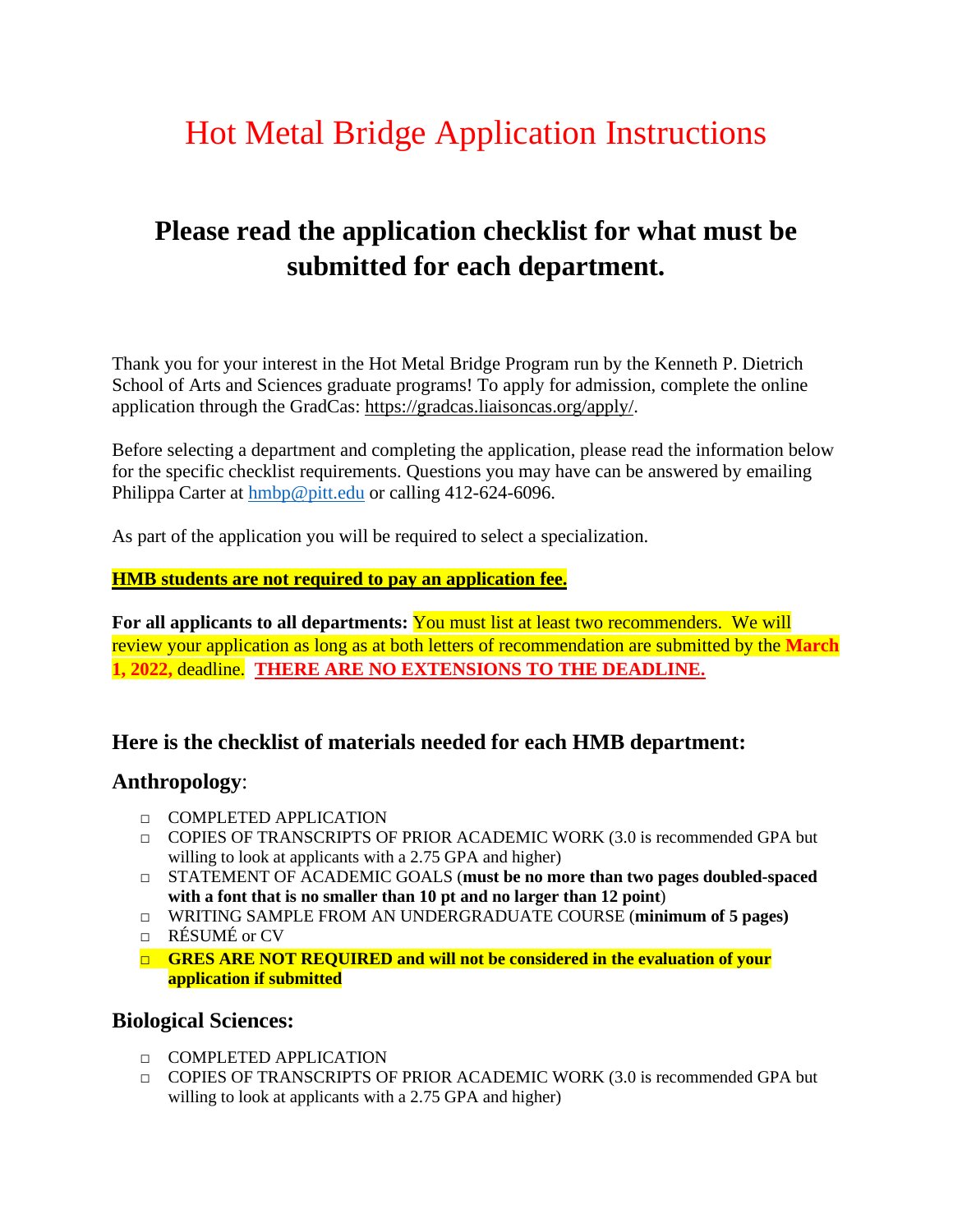- □ STATEMENT OF ACADEMIC GOALS (**must be no more than two pages doubled-spaced with a font that is no smaller than 10 pt and no larger than 12 point**)
- □ RÉSUMÉ or CV
- □ **GRES ARE NOT REQUIRED and will not be considered in the evaluation of your application if submitted**

### **Chemistry:**

- □ COMPLETED APPLICATION
- $\Box$  COPIES OF TRANSCRIPTS OF PRIOR ACADEMIC WORK (3.0 is recommended GPA but willing to look at applicants with a 2.75 GPA and higher)
- □ STATEMENT OF ACADEMIC GOALS (**must be no more than two pages doubled-spaced with a font that is no smaller than 10 pt and no larger than 12 point**)
- $\Box$  RÉSUMÉ or CV
- □ **GRES ARE NOT REQUIRED and will not be considered in the evaluation of your application if submitted**

#### **Economics:**

- □ COMPLETED APPLICATION
- $\Box$  COPIES OF TRANSCRIPTS OF PRIOR ACADEMIC WORK (3.0 is recommended GPA)
- □ STATEMENT OF ACADEMIC GOALS (**must be no more than two pages doubled-spaced with a font that is no smaller than 10 point and no larger than 12 point**)
- □ EVIDENCE OF MATHEMATICS COURSEWORK COMPLETED
- □ RÉSUMÉ or CV
- □ **GRES ARE NOT REQUIRED and will not be considered in the evaluation of your application if submitted**

# **HA&A:**

- □ COMPLETED APPLICATION
- $\Box$  COPIES OF TRANSCRIPTS OF PRIOR ACADEMIC WORK (3.0 is recommended GPA)
- □ STATEMENT OF ACADEMIC GOALS (**must be no more than two pages doubled-spaced with a font that is no smaller than 10 point and no larger than 12 point**)
- □ WRITING SAMPLE FROM AN UNDERGRADUATE COURSE (**minimum of 5 pages)**
- □ RÉSUMÉ or CV
- □ **GRES ARE NOT REQUIRED and will not be considered in the evaluation of your application if submitted**

#### **Mathematics:**

- □ COMPLETED APPLICATION
- □ COPIES OF TRANSCRIPTS OF PRIOR ACADEMIC WORK
- □ THERE MUST BE EVIDENCE OF MATHEMATICS COURSEWORK (**minimum of least the following courses: Algebra, Calculus and an upper level undergraduate mathematics course)**
- □ STATEMENT OF ACADEMIC GOALS (**must be no more than two pages doubled-spaced with a font that is no smaller than 10 pt and no larger than 12 point**)
- □ RÉSUMÉ or CV